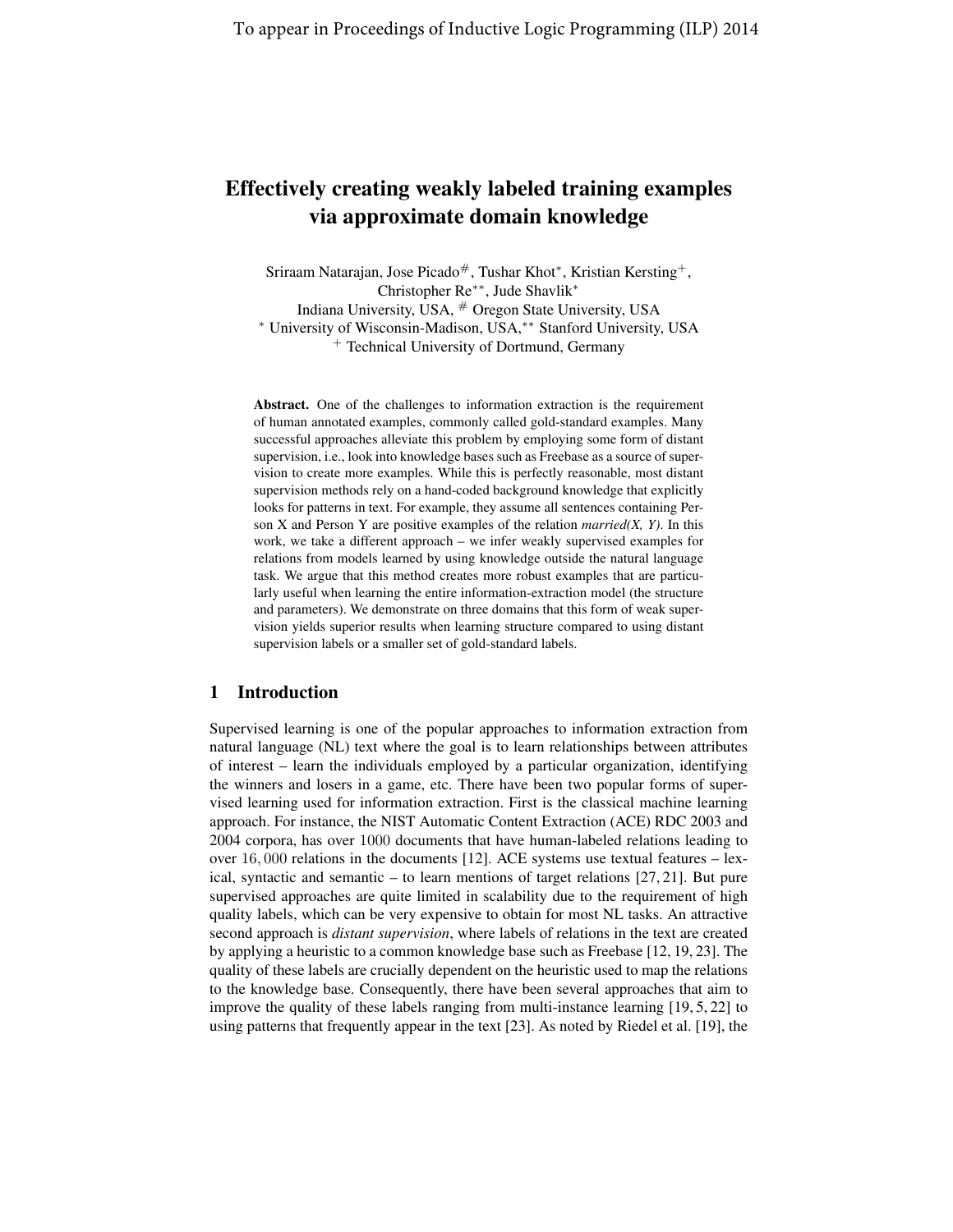distant supervision assumption can be too strong, particularly when the source used for labeling the examples is external to the learning task at hand.

Hence, we use the probabilistic logic formalism called *Markov Logic Networks* [4] to perform *weak supervision* [1] to create more examples. Instead of directly obtaining the labels from a different source, we perform inference on *outside knowledge* (i.e., knowledge not explicitly stated in the corpus) to create sets of entities that are "potential" relations. This outside knowledge forms the *context MLN* – CMLN – to reflect that they are non-linguistic models. An example of such knowledge could be that "home team are more likely to win a game". Note that this approach enables the domain expert to write rules in first-order logic so that the knowledge is not specific to any particular textural wording but is general knowledge about the world (in our example, about the games played). During the information extraction (IE) phase, unlabeled text are then parsed through some entity resolution parser to identify potential entities. These entities are then used as queries to the CMLN which uses data from non-NLP sources to infer the posterior probability of relations between these entities. These inferred relations become the probabilistic examples for IE. This is in contrast to distant supervision where statistical learning is employed at "system build time" to construct a function from training examples.

Our hypothesis – which we verify empirically – is that the use of world knowledge will help in learning from NL text. This is particularly true when there is a need to learn a model without any prior structure (e.g. a MLN) since the number of examples needed can be large. These weakly supervised examples can augment the gold-standard examples to improve the quality of the learned models. So far, the major hurdle to learning structure in IE is the large number of features leading to increased complexity in the search [17]. Most methods use a prior designed graphical model and only *learn the parameters*. A key issue with most structure-learning methods is that, when scoring every candidate structure, parameter learning has to be performed in the inner loop. We, on the other hand, employ an algorithm based on *Relational Functional Gradient Boosting* (RFGB) [13, 9, 8] for learning the structure. It must be emphasized clearly that the main contribution of the paper is not the learning algorithm, but instead is presenting a method for generation of weakly supervised examples to augment the gold standard examples.

We then employ RFGB in three different tasks:

- 1. Learning to jointly predict game winners and losers from NFL news articles<sup>1</sup>. We learned from 50 labeled documents and used 400 unlabeled documents. For the unlabeled documents, we used a common publicly available knowledge base such as Freebase to perform inference on the game winners and losers
- 2. Classifying documents as either *football* or *soccer* articles (using the American English senses of these words) from a data set that we created
- 3. Comparing our weak supervision approach to the distant supervision approach on a standard NYT data set $^2$ .

<sup>&</sup>lt;sup>1</sup> LDC catalog number LDC2009E112

<sup>2</sup> LDC catalog number LDC2008T19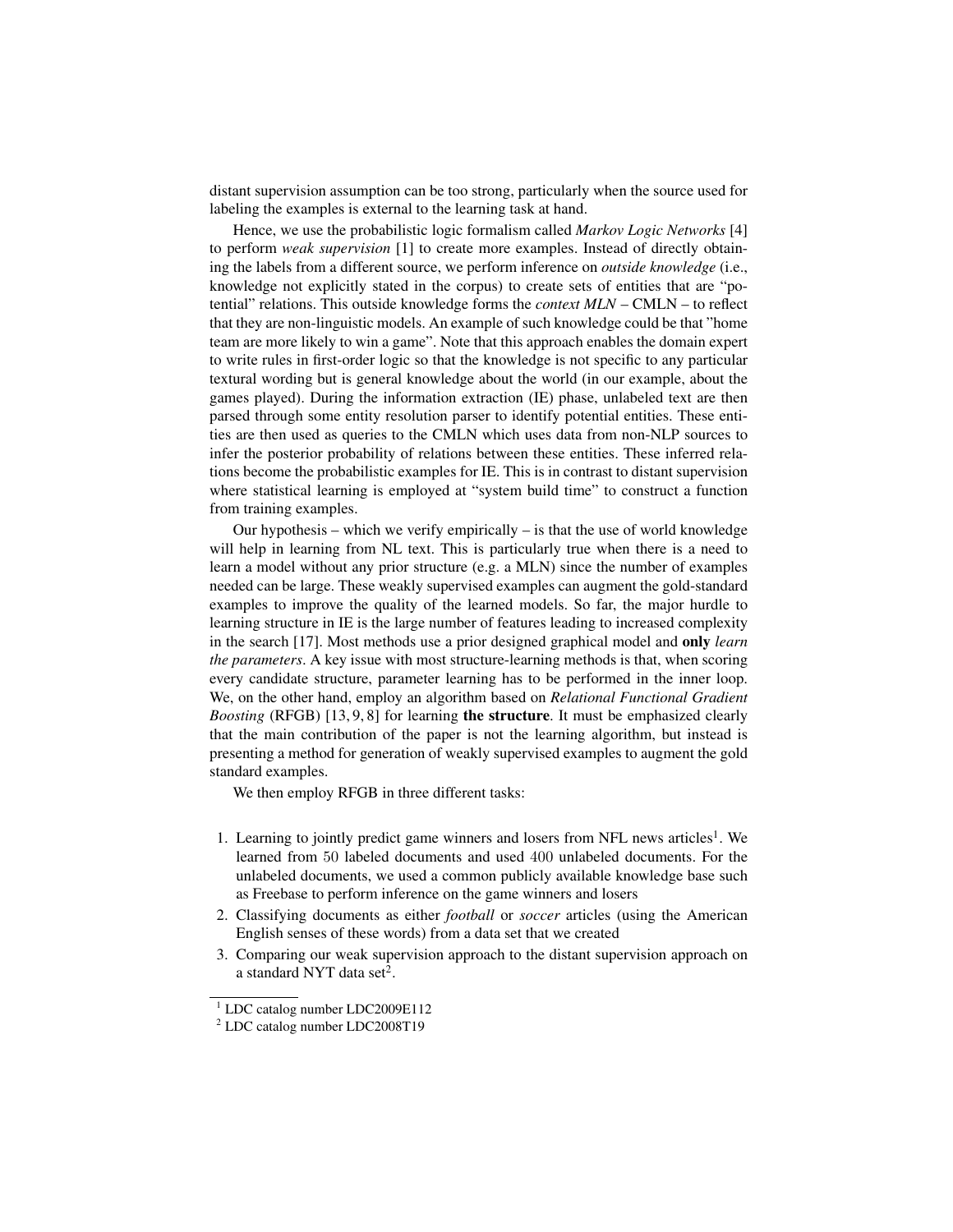We perform 5-fold cross validation on these tasks and show that the proposed approach outperforms learning only from gold-standard data.

When we can bias the learner with examples created from commonsense knowledge, we can distantly learn model structure. Because we have more training examples than the limited supply of gold-standard examples and they are of a higher quality than traditional distant labeling, the proposed approach allows for a better model to be learned. Our algorithm has two phases:

1 *Weak supervision phase*, where the goal is to use commonsense knowledge (CMLN). This CMLN could contain clauses such as "Higher ranked teams are more likely to win".

2 *Information extraction phase*, where the noisy examples are combined with some "gold-standard" examples and a relational model is learned using RFGB on textual features.

The potential of such advice giving method is not restricted to NL tasks and is more broadly applicable. For instance, this type advice can be used for labeling tasks [24] or to shape rewards in reinforcement learning [2] or to improve the number of examples in a medical task. Such advice can also be used to provide guidance to a learner in unforseen situations [11].

## 2 Related work

*Distant Supervision:* Our approach is quite similar to the *distant supervision* [1, 12] that generate training examples based on external knowledge bases. Sentences in which any of the related entities are mentioned, are considered to be positive training examples. These examples along with the few annotated examples are provided to the learning algorithm. These approaches assume that the sentences that mention the related entities probably express the given relation. Riedel et al. [19] relax this assumption by introducing a latent variable for each mention pair to indicate whether the relation is mentioned or not. This work was further extended to allow overlapping relations between the same pair of entities (e.g. Founded(Jobs, Apple) and CEO-of(Jobs, Apple)) by using a multi-instance multi-label approach [5, 22]. We employ a model based on nonlinguistic knowledge to generate the distant supervision examples. Although we rely on a knowledge base to obtain the relevant input relations for our CMLN model, one can imagine tasks where such relations are available as inputs or extracted earlier in the pipeline.

*Statistical Relational Learning:* Most NLP approaches define a set of features by converting structured output such as parse trees, dependency graphs, etc. to a flat feature vector and use propositional methods such as logistic regression. Recently, there has been a focus of employing Statistical Relational models that combine the expressiveness of first-order logic and the ability of probability theory to model uncertainty. Many tasks such as BioNLP [10] and TempEval [25] have been addressed [18, 16, 26] using SRL models, namely Markov Logic Networks (MLNs) [4]. But these approaches still relied on generating features from structured data. Sorower et al. [20] use a similar concept in spirit where they introduce a mention mode that models the probability of facts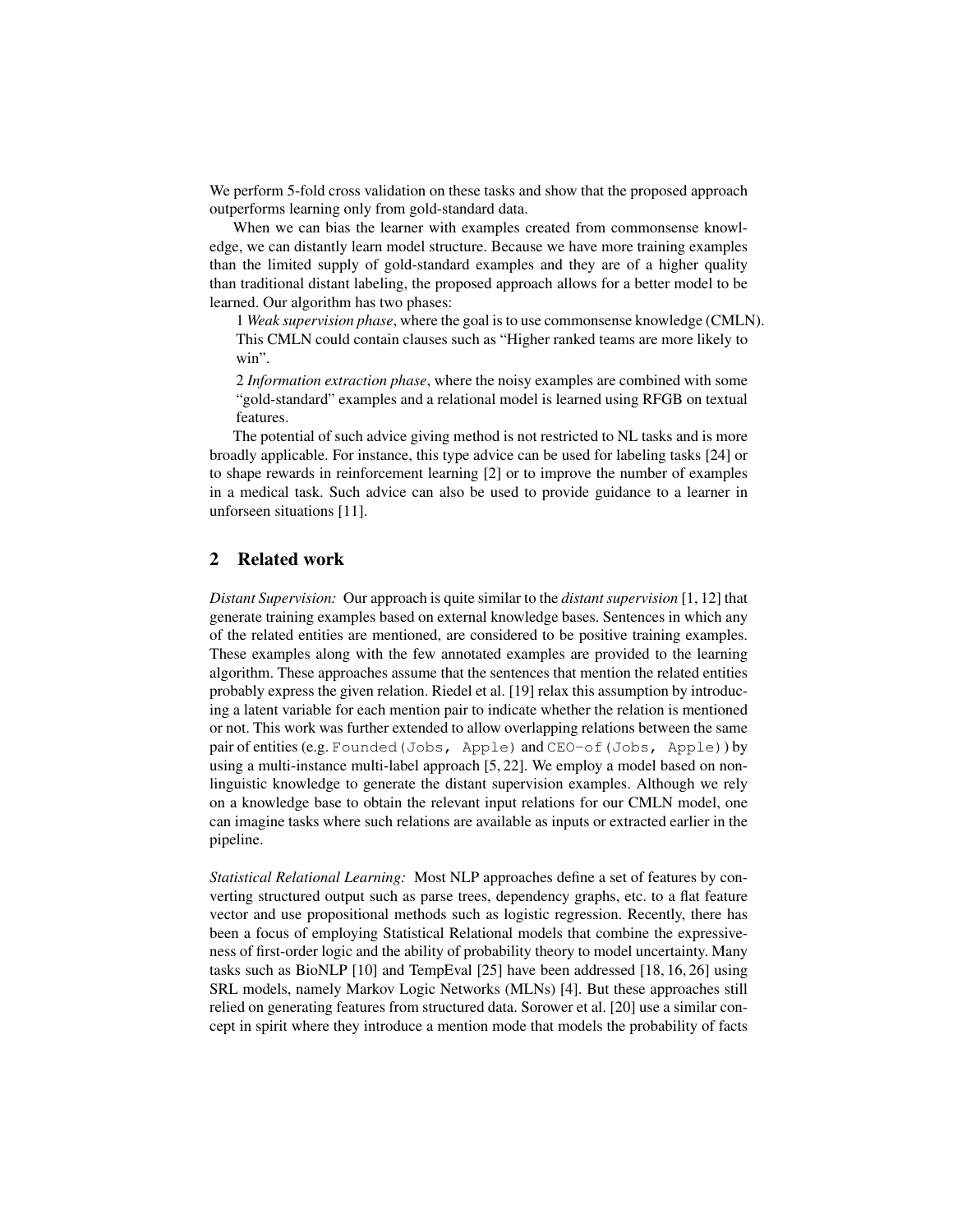mentioned in the text and use a EM algorithm to learn MLN rules to achieve this. We represent the structured data (e.g. parse trees) using first-order logic and use the RFGB algorithm to learn the structure of Relational Dependency Networks (RDN) [14]. Relational Dependency Networks (RDNs) are SRL models that consider a joint distribution as a product of conditional distributions. One of the important advantages of RDNs is that the models are allowed to be cyclic. As shown in the next section, we use MLNs to specify the weakly supervised world knowledge.

## 3 Structure Learning for Information Extraction Using Weak Supervision

One of the most important challenges facing many natural language tasks is the paucity of "gold standard" examples. Our proposed method, shown in Figure 1, has two distinct phases: *weak supervision phase* where we create weakly supervised examples based on commonsense knowledge and *information extraction phase* where we learn the structure and parameters of the models that predict relations using textual features.



Fig. 1. Flowchart of our method. The top-half represents the weak supervision phase where we generate the examples using the CMLN and facts from an external source. The bottom-half represents the information extraction phase where we learn a SRL model using the weakly supervised and gold standard examples.

#### 3.1 Weak Supervision Phase

We now explain how our first phase addresses the key challenge of obtaining additional training examples. As mentioned earlier, the key challenge is obtaining annotated examples. To address this problem, we employ a method that is commonly taken by humans. For instance, consider reading a newspaper sports section about a particular sport (say the NFL). We have an inherent *inductive bias* – we expect a high ranked team (particularly if it plays at home) to win. In other words, we rarely expect "upsets". We aim to formalize this notion by employing a model that captures this inductive bias to label in addition to gold standard examples.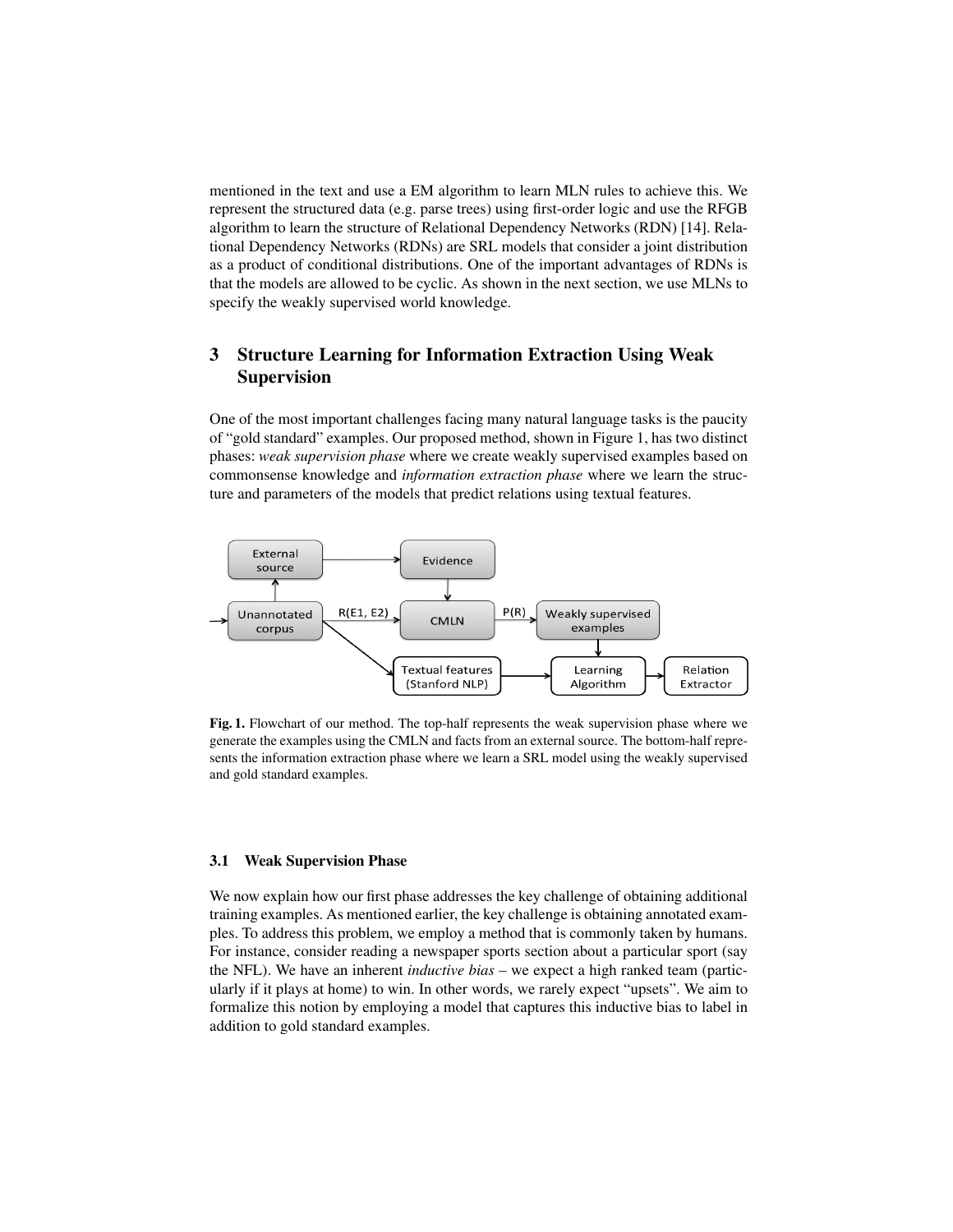We employ MLNs to capture this world knowledge. MLNs [4] are relational undirected models where first-order logic formula correspond to the cliques of a Markov network and formula weights correspond to the clique potentials. A MLN can be instantiated as a Markov network with a node for each ground predicate (atom) and a clique for each ground formula. All groundings of the same formula are assigned the same weight. So the joint probability distribution over all atoms is

$$
P(X = x) = \frac{1}{Z} \exp\left(\sum_{i} w_i n_i(x)\right)
$$
 (1)

where  $n_i(x)$  is the number of times the *i*th formula is satisfied by possible world x and Z is a normalization constant. Intuitively, a possible world where formula  $f_i$  is true one more time than a different possible world is  $e^{w_i}$  times as probable, all other things being equal. There have been several weight learning, structure learning and inference algorithms proposed for MLNs. MLNs provide an easy way for domain's expert to specify the background knowledge and effective algorithms exist for learning the weights of these clauses and perform inference. We use the scalable Tuffy system [15] to perform inference. One of the key attractions of Tuffy is that it can scale to millions of documents .



Fig. 2. Steps involved in creation of weakly supervised examples.

Our proposed approach for weak supervision is presented in Figure 2. The first step is to design a MLN that captures domain knowledge, called as *CMLN*. For the NFL domain, some rules that we used are shown in Table 1. For example, "Home team is more likely to win the game" (first two clauses), "High ranked team is more likely to win the game" (last two rules). Note that the rules are written without having the knowledge base in mind. These rules are simply written by the domain's expert and they are softened using a knowledge base such as Wikipedia. The resulting weights are presented in the left column of the table. We used the games played in the last 20 years to compute these weights.

While it is possible to learn these weights from data (for instance using previously played NFL games), we set the weights based on the log-odds for CMLN. For instance,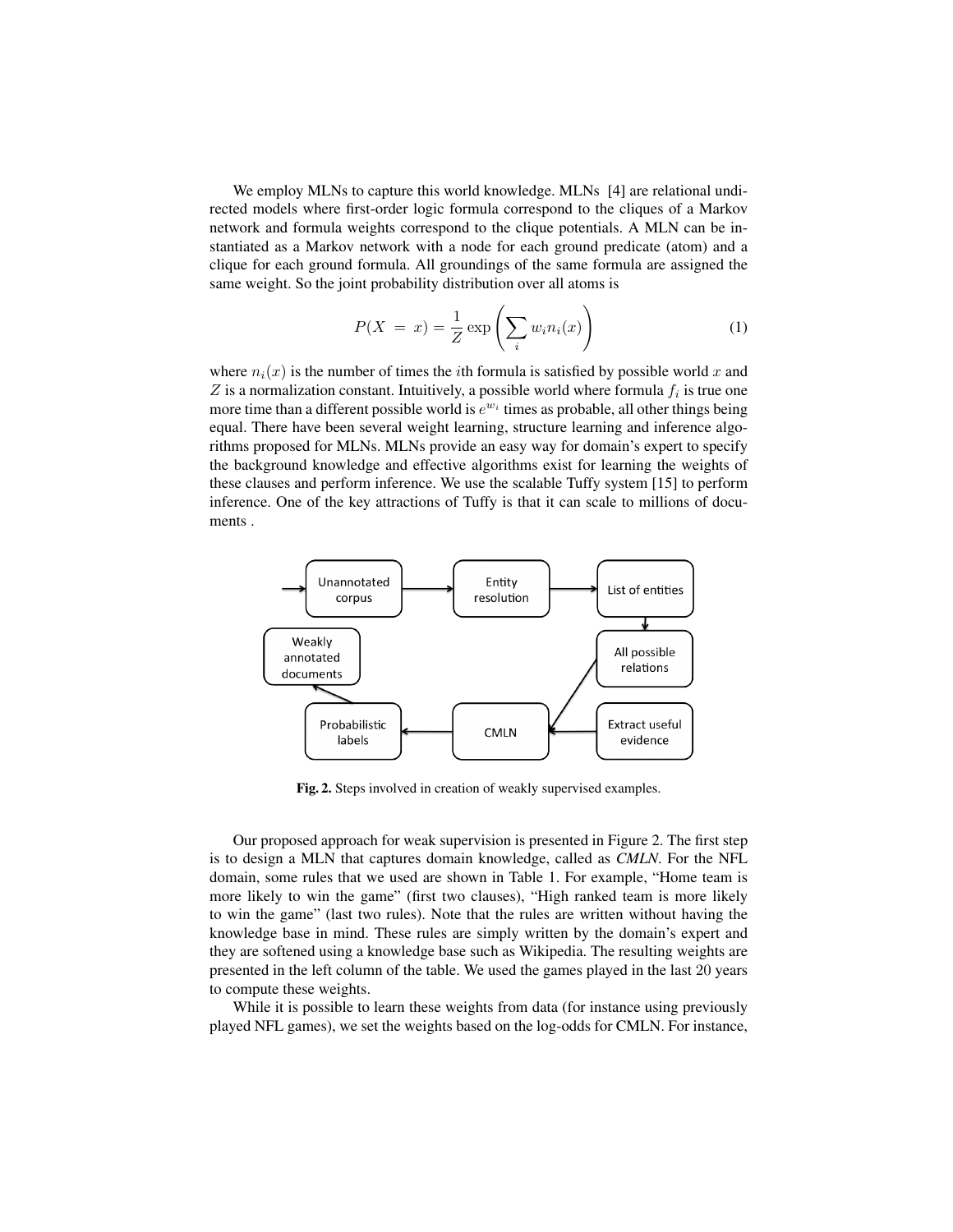for NFL domain, we set the weights of the clauses by considering the previously played NFL games<sup>3</sup>. We looked at the number of games played, the total number of times a home team won and the total number of times a higher ranked<sup>4</sup> team won, etc. If a home team won 10 times roughly more compared to away team, the weights were set to be  $log(10) = 1$  for the rule about home team winning more often. Using this data, we set the weights of the MLN clauses as shown in Table 1. This is an approach that has been taken earlier when employing the use of MLNs [7, 6]. In our experiments, we found that the results are not very sensitive to the exact MLN weights as long as the order of the rule weights is preserved.

Note that one could simply define a higher ranking using the following MLN clause where t denotes a team, r its rank, y the year of the ranking and  $hR$  the higher rank:  $\infty$  rank(t1, r1, y), rank(t2, r2, y), t1! = t2, r1 < r2  $\rightarrow$  hR(t1, t2, y). We argue that this is one of the major features of using common-sense knowledge. The relative merits between the different rules can be judged reasonably even though a domain's expert may not fully understand the exact impact of the weights. It is quite natural in several tasks, as we show empirically, to set "reasonable" weights.

```
[0.33]home(g, t) \rightarrow winner(g, t)
0.33 away(g, t) \rightarrow loser(g, t)
 \infty exist t2 winner(g, t1), t1 != t2 \rightarrow loser(g, t2)
 \infty exist t2 loser(g, t1), t1 != t2 \rightarrow winner(g, t2)
0.27 tInG(g, t1), tInG(g, t2), hR(t1, t2, y) \rightarrow winner(g, t1)
|0.27|tInG(g, t1), tInG(g, t2), hR(t1, t2, y) \rightarrow loser(g, t2)
```
Table 1. A sample of CMLN clauses used for the NFL task with their corresponding weights on the left column. t denotes a team, g denotes a game, y denotes the year,  $tInG$  denotes that the team t plays in game g,  $hR(t1, t2, y)$  denotes that t1 is ranked higher than t2 in year y. A weight of  $\infty$  means that the clause is a "hard" constraint on the set of possible worlds, a weight different from  $\infty$  means that the clause is a "soft" contraint.

The next step is to create weakly supervised learning examples. We identify interesting (unannotated) documents – for example, sport articles from different news web sites. We use *Stanford NLP* toolkit to perform entity resolution to identify the potential teams, games and year in the document. Then, we use the CMLN to obtain the posterior probability on the relations being true between entities mentioned in the same sentence – for example, game winner and loser relations. Note that to perform inference, evidence is required. Hence, we use the games that have been played between the two teams (again from previously played games that year) to identify the home, away and ranking of the teams. We used the rankings at the start of the year of the game as a pseudo reflection of the relative rankings between the teams.

Recall that the results of inference are the posterior probabilities of the relations being true between the entities extracted from the same sentence and they are used

<sup>3</sup> We obtained from Pro-Football-Reference http://www.pro-football-reference.com/

<sup>4</sup> According to http://www.nfl.com/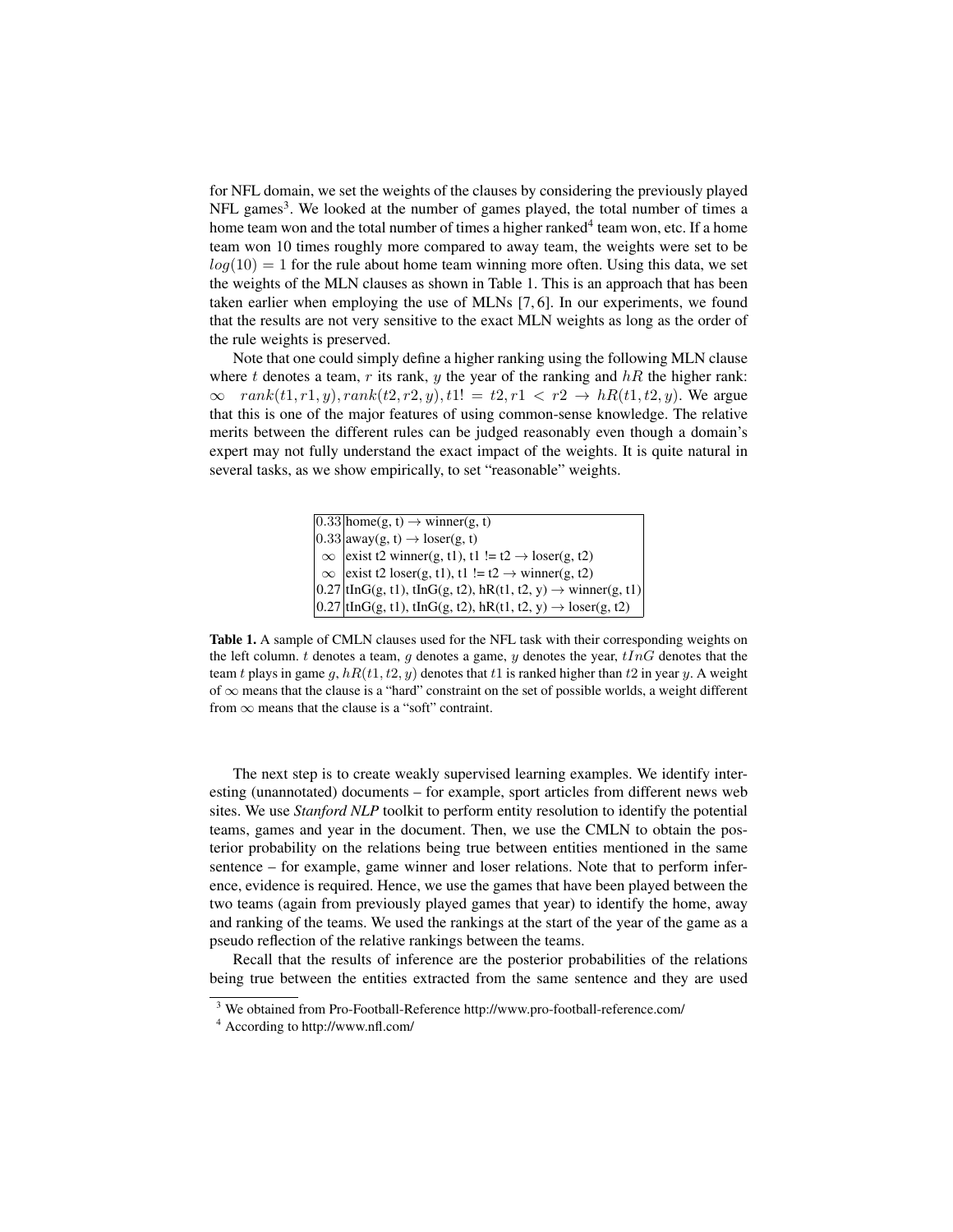for annotations. One simple annotation scheme is using the MAP estimate (i.e., if the probability of a team being a winner is greater than the probability of being the loser, the relation becomes a positive example for winner and a negative example for loser). An alternative would be to use a method that directly learns from probabilistic labels. Choosing the MAP would make a strong commitment about several examples on the borderline. Since our world knowledge is independent of the text, it may be the case that for some examples perfect labeling is not easy. In such cases, using a softer labeling method might be more beneficial. Now these weakly supervised examples are ready for our next step – *information extraction*.

#### 3.2 Learning for Information Extraction

Once the weakly supervised examples are created, the next step is inducing the relations. We employ the procedure from Figure 3. We run both the gold standard and weakly supervised annotated documents through Stanford NLP toolkit to create linguistic features. Once these features are created, we run the RFGB algorithm [13]. This allows us to create a joint model between the target relations, for example, game winner and losers. We now briefly describe the adaptation of RFGB to this task.



Fig. 3. Steps involved in learning using probabilistic examples.

Let the training examples be of the form  $(\mathbf{x}_i, y_i)$  for  $i = 1, ..., N$  and  $y_i \in \{1, ..., K\}$ . x denotes the features which in our case are lexical and syntactic features and ys correspond to target (game winners and loser) relations. Relational models tend to consider training instances as "mega examples" where each example represents all instances of a particular group. We consider each document to be a mega example i.e., we do not consider cross document learning.

The goal is to fit a model  $P(y|\mathbf{x}) \propto e^{\psi(y,\mathbf{x})}$  for every target relation y. Functional gradient ascent starts with an initial potential  $\psi_0$  and iteratively adds gradients  $\varDelta_i$ .  $\varDelta_m$ is the functional gradient at episode  $m$  and is

$$
\Delta_m = \eta_m \times E_{x,y} [\partial/\partial \psi_{m-1} \log P(y|x; \psi_{m-1})] \tag{2}
$$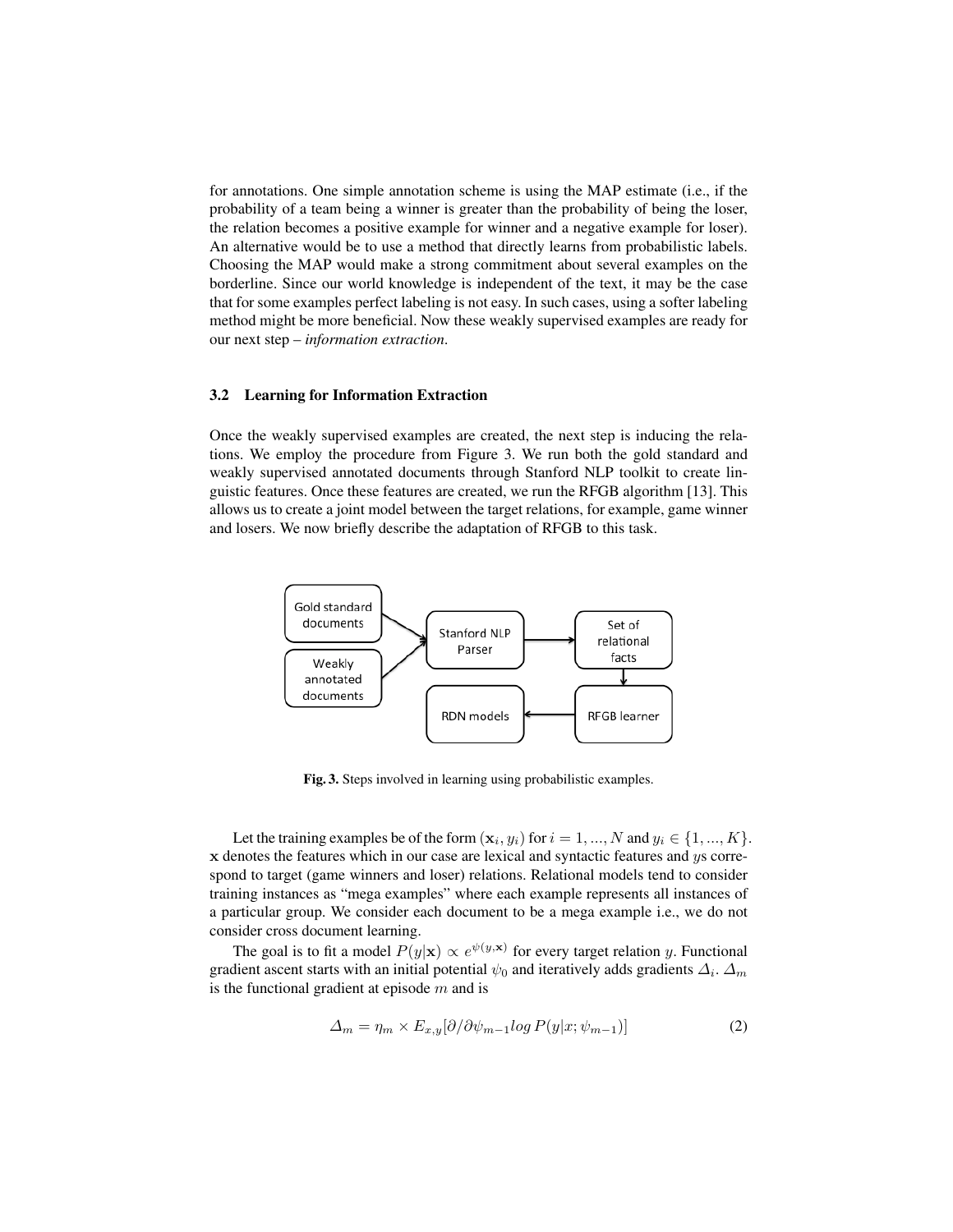where  $\eta_m$  is the learning rate. Dietterich *et al.* [3] suggested evaluating the gradient for every training example and fitting a regression tree to these derived examples  $([ (x_i, y_i), \Delta_m(y_i; x_i)] ).$ 

In our formalism, y corresponds to target relations, for example gameW inner and gameLoser relations between a team and game mentioned in a sentence. x corresponds to all the relational facts produced by Stanford NLP toolkit – lexical features, such as base forms of words, part-of-speech tags, word lemmas and entity types, and syntactic features such as phrase chunks, phrase types, parse trees and dependency paths. To learn the model for a relation, say  $gameWinner$ , we start with an initial model  $\psi_0$  (uniform distribution). Next, we calculate the gradients for each example as the difference between the true label and current predicted probability. Then, we learn a relational regression tree to fit the regression examples and add it to the current model. We now compute the gradients based on the updated model and repeat the process. In every subsequent iteration, we *fix* the errors made by the model. For further details, we refer to Natarajan et al. [13].

Since we use a probabilistic model to generate the weakly supervised examples, our training examples will have probabilities associated with them based on the predictions from CMLN. We extend RFGB to handle probabilistic examples by defining the loss function as the KL-divergence<sup>5</sup> between the observed probabilities (shown using  $P_{obs}$ ) and predicted probabilities (shown using  $P_{pred}$ ). The gradients for this loss function is the difference between the observed and predicted probabilities.

$$
\Delta_m(x) = \frac{\partial}{\partial \psi_{m-1}} \sum_{\hat{y}} P_{obs}(y = \hat{y}) \log \left( \frac{P_{obs}(y = \hat{y})}{P_{pred}(y = \hat{y}|\psi_{m-1})} \right)
$$

$$
= P_{obs}(y = 1) - P_{pred}(y = 1|\psi_{m-1})
$$

Hence the key idea in our work is to use probabilistic examples that we obtain from the weakly supervised phase as input to our structure learning phase along with gold standard examples and their associated documents. Then a RDN is induced by learning to predict the target relations jointly, using features created by the Stanford NLP toolkit. Since we are learning a RDN, we do not have to explicitly check for acyclicity. We chose to employ RDNs as they have been demonstrated to have the stateof-the-art performance in many relational and noisy domains [13]. We use modified ordered Gibbs sampler [14] for inference.

#### 4 Experimental results

We now present the results of empirically validating our approach on three domains. In the first two domains, we compare the use of augmenting with weakly supervised examples against simply using the gold standard examples. In the third domain, we compare the examples generated using our weak supervision approach against distant supervision examples on a standard data set. We also compare against one more distant supervision method that is the state-of-the-art on this data set.

<sup>&</sup>lt;sup>5</sup>  $D_{KL}(P; Q) = \sum_{y} P(y) log(P(y)/Q(y))$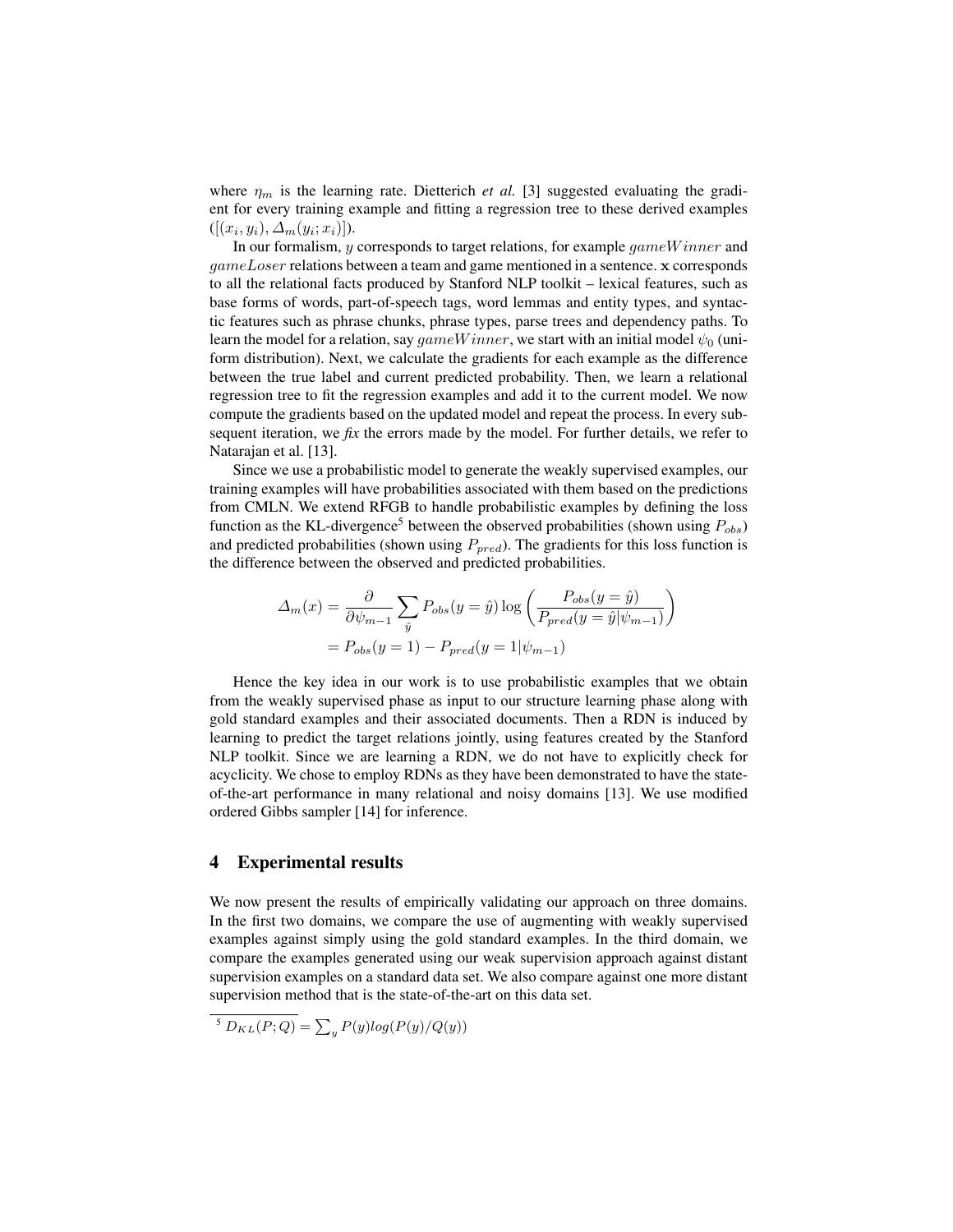#### 4.1 NFL Relation Extraction



Fig. 4. Results of predicting winners and losers in NFL : (a) AUC ROC. (b) AUC PR.

The first data set on which we evaluate our method is the National Football League (NFL) data set from  $LDC<sup>6</sup>$  that consists of articles of NFL games from past two decades. The goal is to identify relations such as *winner* and *loser*. For example, consider the text, "Packers defeated Cowboys  $28 - 14$  in Saturday's Superbowl game". The goal is to identify *Greenbay* and *Dallas* as the winner and loser respectively. The corpus consists of articles, some of which are annotated with target relations. We consider only articles that have annotations of positive examples. There were 66 annotations of the relations. We used 16 of these annotations as the test set and performed training on the rest. In addition to the gold standard examples, we used articles from the NFL website<sup>7</sup> for weak supervision. We used the MLN presented in Table 1 for inferring the weakly supervised examples.

The goal is to evaluate the impact of the weakly supervised examples. We used 400 weakly supervised examples as the results did not improve beyond using 400 examples. We varied the number of gold standard examples while keeping the number of weakly supervised examples constant. We compared against using only gold standard examples. The results were averaged over 5 runs of random selection of gold standard examples. We measured the area under curves for both ROC and PR curves. Simply measuring the accuracy on the test set will not suffice as predicting the majority class can lead in high performance. Hence we present AUC. The results are presented in Figure 4 where the performance measure is presented by varying the number of gold standard examples. As can be seen, in both metrics, the weakly supervised examples improve upon the usage of gold standard examples. The use of weakly supervised examples allows a more accurate performance with a small number of examples, a steeper

<sup>6</sup> http://www.ldc.upenn.edu

<sup>7</sup> http://www.nfl.com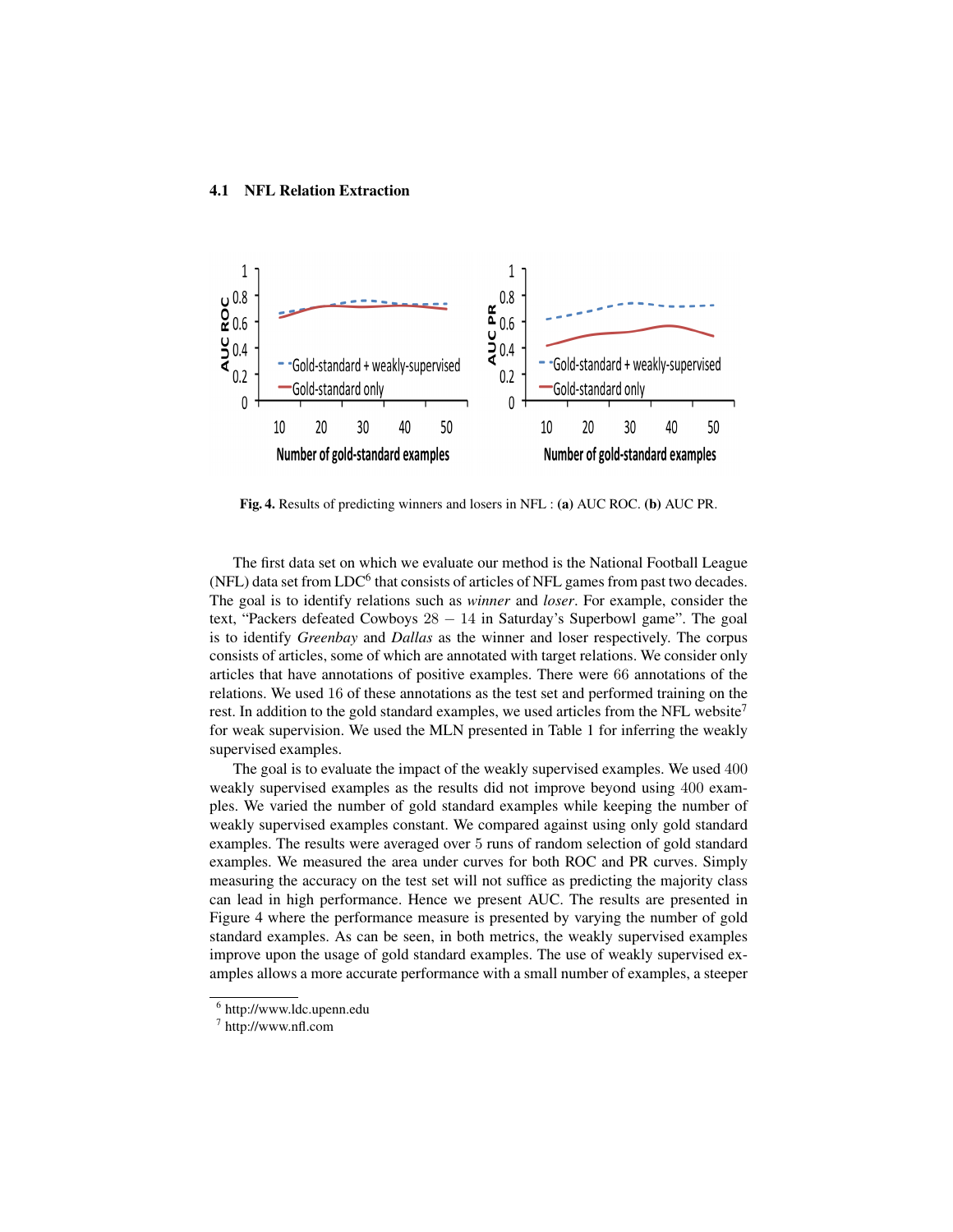learning curve and in the case of PR, convergence to a higher value. It should be mentioned that for every point in the graph, we sample the gold standard examples from a fixed set of examples and the only difference is whether there are any weakly supervised examples added. For example, when plotting the results of 10 examples, the set of gold standard examples is the same for every run. For the blue dashed curve, we add 400 more weakly supervised examples and this is repeated for 5 runs in which the 10 gold examples are drawn randomly.

We also performed t-tests on all the points of the PR and ROC curves. For the PR curves, the use of weakly supervised learning yields statistically superior performance over the gold standard examples for all the points on the curves (with p-value  $< 0.05$ ). For the ROC curves, significance occurs when using 10 and 30 examples. Since PR curves are more conservative than ROC curves, it is clear that the use of these weakly supervised examples improves the performance of the structure learner significantly. To understand whether weak supervision helps, we randomly assigned labels to the 400 examples (instead of using weak supervision). When combined with 50 gold examples, the performance decreased dramatically with AUC values being less than 0.6. This clearly shows that the weakly supervised labels help when learning the structure. We also used the MAP estimates from the MLN to label the weakly supervised examples. The performance was comparable to that of using random labels labels across all runs with an average AUC-ROC of 0.6.

#### 4.2 Document Classification



Fig. 5. Results of classifying football and soccer articles in the Document Classification domain: (Left) AUC ROC. (Right) AUC PR.

As a second experiment, we created another data set where the goal is to classify documents either as being *football(American)* or *soccer* articles. The target relation is the type of the article. We extracted 30 football articles from the NFL website<sup>8</sup> and 30

<sup>8</sup> http://www.nfl.com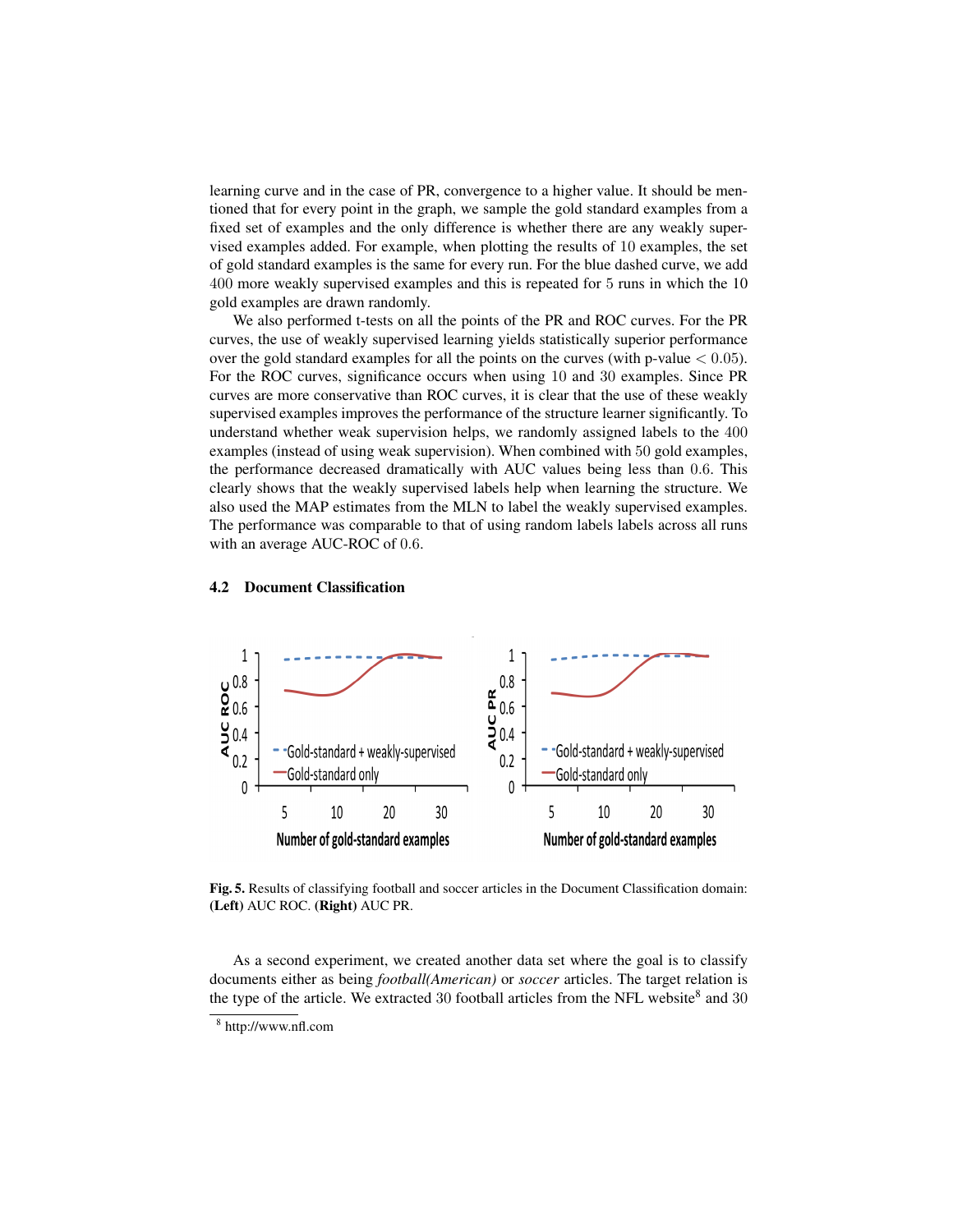soccer articles from the English Premier League (EPL) website<sup>9</sup> and annotated them manually as being football and soccer respectively. We used only the first paragraph of the articles for learning the models since it appeared that enough information is present in the first paragraph for learning an useful model. We purposefully annotated a small number of articles as the goal is to analyze performance under a small number of gold standard examples. In addition, we used 45 articles for weak supervision (as with the previous case, the performance did not improve with more weakly supervised articles). We used rules such as, "If a soccer league and a soccer team are mentioned, then it is a soccer game", "If a football league and a football team are mentioned, then it is a football game", "EPL teams play soccer", "NFL teams play football", "If the scores of both teams are equal or greater than 10, then it is a football game", "If the scores of both teams are less than 10, then it is a soccer game", "If the scores of both teams are 0, then it is a soccer game". These are presented in Table 2.

All the rules mentioned are essentially considered as "soft" rules. The weights of these rules were simply set to 100, 10, 1 to reflect the log-odds. During the weak supervision phase, we used the entities mentioned in the documents as queries to CMLN to predict the type. These predictions (probabilities) become the weak supervision for the learning phase. As with NFL, we measured the AUC ROC and PR values by varying the number of gold standard examples. Again, in each run, to maintain consistency, we held the gold standard examples to be constant and simply added the weakly supervised examples. The results are presented in Figure 5. The resulting figures show that as with the earlier case, weak supervision helps improve the performance of the learning algorithm. We get a jump start and a steeper learning curve in this case as well. Again, the results are statistically significant for small number of gold standard examples. The experiment proves that adding probabilistic examples as weak supervision improves performance. Note that with more gold standard examples, the performance decreases due to overfitting. But with weak supervision, since the examples are probabilistic, this issue is avoided – another observation that the use of weaker examples aids the learner.

| $100$  te(a,t), le(a,l), tInL(t,l), sL(l) $\rightarrow$ soccer(a)                               |  |
|-------------------------------------------------------------------------------------------------|--|
| $100$  te(a,t), le(a,l), tInL(t,l), fL(l) $\rightarrow$ football(a)                             |  |
| 10  te(a,t), sL(l), tInL(t,l) $\rightarrow$ soccer(a)                                           |  |
| 10  te(a,t), fL(l), tInL(t,l) $\rightarrow$ football(a)                                         |  |
| 1  te(a,t1), te(a,t2), sco(a,t1,s1), sco(a,t2,s2), s1 >= 10, s2 >= 10 $\rightarrow$ football(a) |  |
| 1  te(a,t1), te(a,t2), sco(a,t1,s1), sco(a,t2,s2), s1 < 10, s2 < 10 $\rightarrow$ soccer(a)     |  |
| 1  te(a,t1), te(a,t2), sco(a,t1,s1), sco(a,t2,s2), s1 = 0, s2 = 0 $\rightarrow$ soccer(a)       |  |

Table 2. CMLN clauses used for document classification. a denotes an article, t denotes a team, l denotes a league, te denotes that t is a team mentioned in article a, le denotes that l is a league mentioned in article a,  $tInL$  denotes that the team t plays in league l, sL denotes that l is a soccer league,  $fL$  denotes that l is a football league, sco denotes that t had a final score of s in a.

<sup>9</sup> http://www.premierleague.com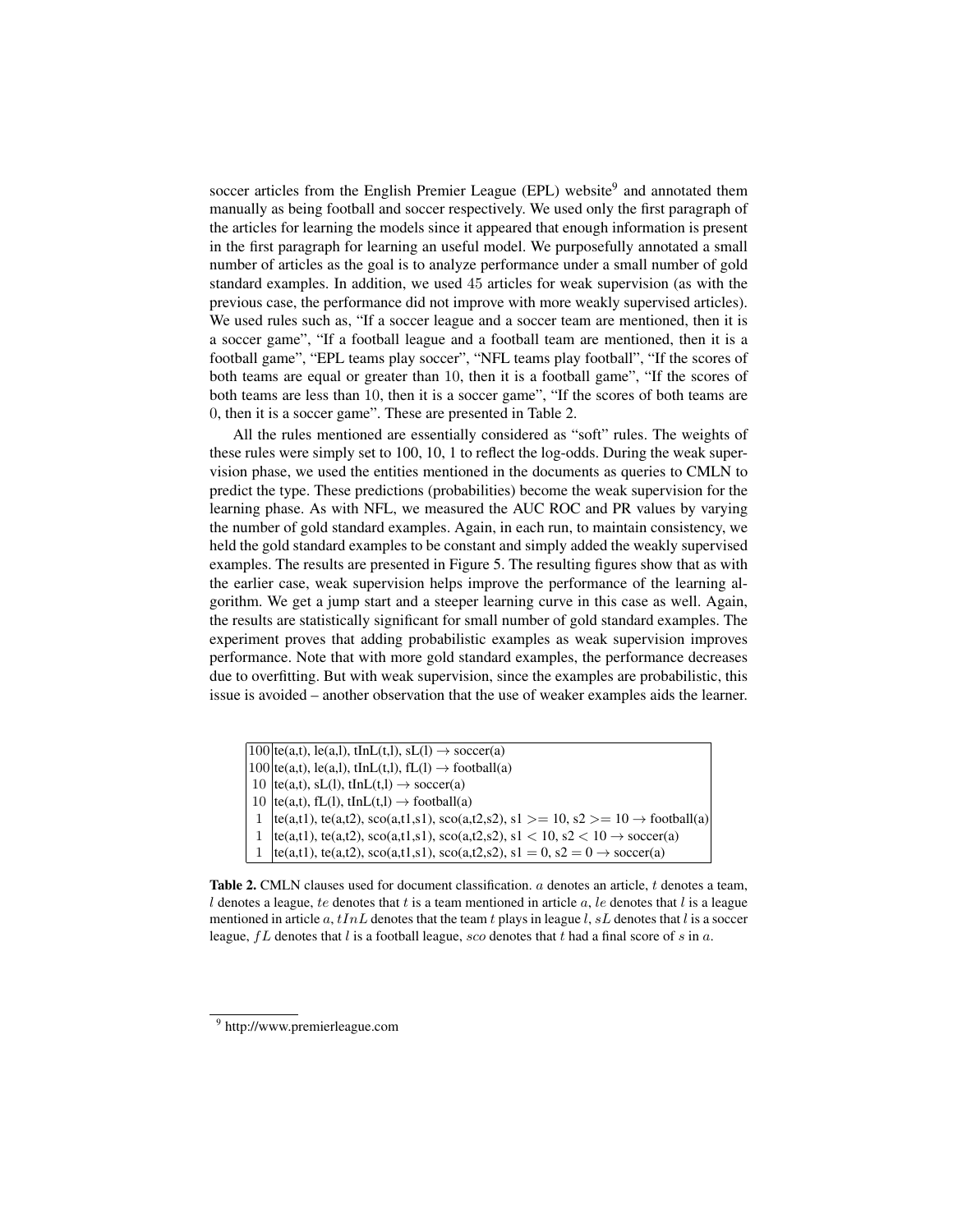#### 4.3 NY Times Relation Extraction

The question that we explicitly aim to ask in this experiment is: How does this method of weak supervision compare against a distant supervision method to create the examples for structure-learning? We used the corpus created by Riedel et al. [19] by aligning the NYT corpus between the years 2005 and 2007 with Freebase<sup>10</sup> relations. The same corpus was subsequently used by Hoffmann et al. [5] and Surdeanu et al. [22]. We restricted our attention to only the *nationality* relation. We performed 5 runs with 70 examples for training and 50 examples for testing. Surdeanu et al. [22] exhibit the stateof-the-art performance in this task. But they only learn the parameters of the graphical model while we learn the entire model. Hence we did not compare against their method.

To generate probabilistic examples, we designed an MLN and set its weights to predict the nationality of a person based on his or her place of birth and location of residence. The MLN is presented in Table 3. We queried Freebase for the place of birth of a person and the places the person has lived in, and used this information as evidence. We used rules such as "If a person was born in a country, then the person's nationality is that country" and "If a person has lived in a country, then the person's nationality is that country" (first and third clauses). Because the place of birth or location of residence provided by Freebase are not always countries, we also queried Freebase for the countries in which the locations are contained. We also used rules rules such as "If a person was born in a location (e.g., a city) and that location is contained in a country, then the person's nationality is that country" and "If a person has lived in a location and that location is contained in a country, then the person's nationality is that country" (second and fourth clauses).

We queried the MLN to obtain the posterior probabilities on the *nationality* relation between each person and country. Finally we used the person and country entities, as well as the corresponding posterior probabilities, to create new probabilistic examples for RFGB.

```
1 | place_of_birth(p, c) \rightarrow nationality(p, c)
 1 | place_of_birth(p, l), contained_by(l, c) \rightarrow nationality(p, c)
|0.1| place lived(p, c) \rightarrow nationality(p, c)
[0.1] place lived(p, l), contained by(l, c) \rightarrow nationality(p, c)
```
**Table 3.** CMLN used for the NYT relation extraction. p denotes a person, l denotes a location, c denotes a country.

We compare our examples to the distant supervision examples obtained from Freebase. To obtain the distant supervision examples, we queried Freebase for the nationality of a person and looked for sentences in the dataset that contained each pair of entities. We used the same structure-learning approach for the weak supervision (obtained from the MLN) and distant supervision (obtained from Freebase) examples. The results comparing both settings are presented in Table 4. As can be seen, the weak supervision

<sup>10</sup> http://www.freebase.com/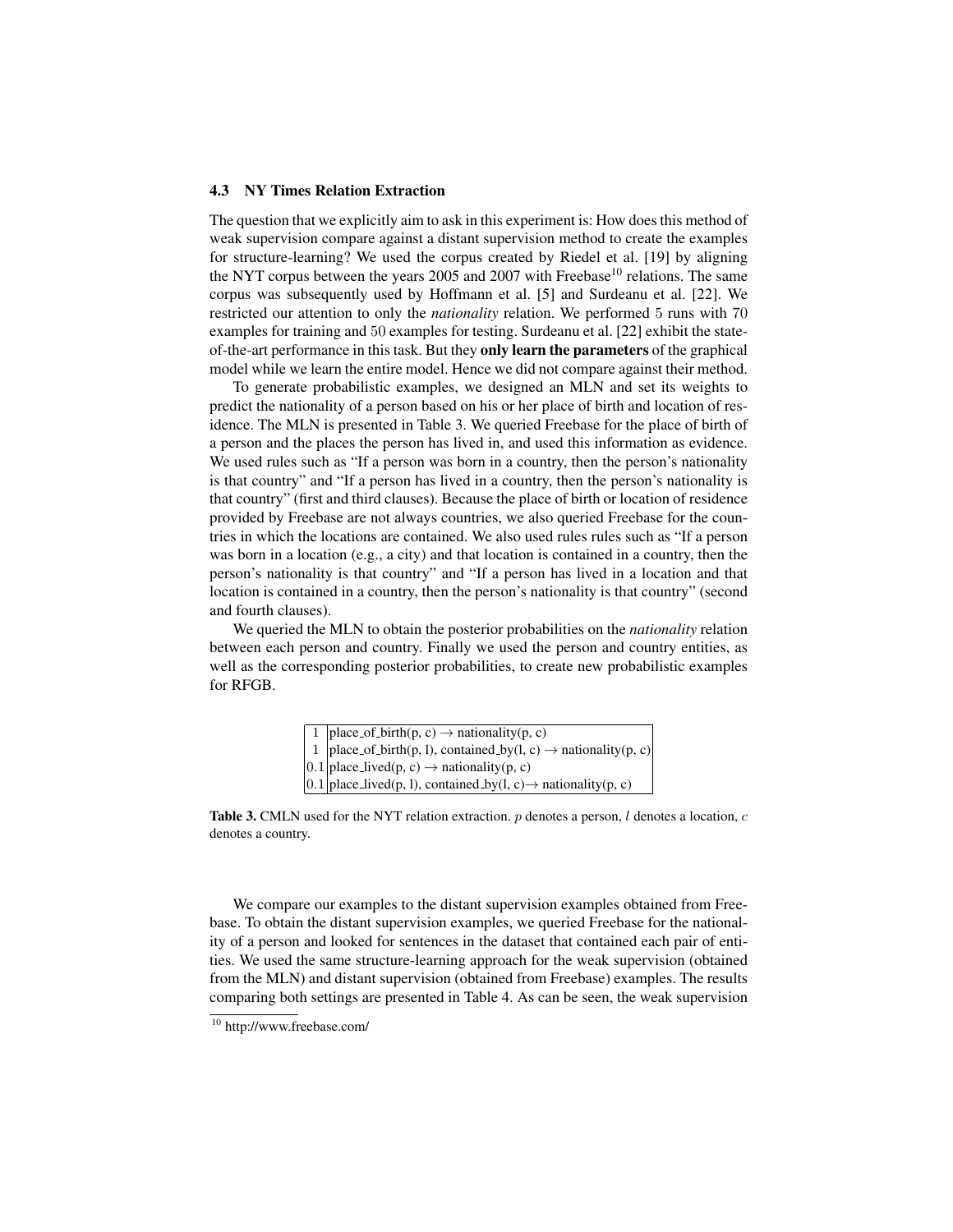(MLN) gets better performance than the distant supervision (Freebase) in both AUC ROC and AUC PR, which means that the supervision provided by the CMLN results in examples of higher quality. This observation is similar to the one made by Riedel et al. [19], as the Freebase is not necessarily the source of the NYT corpus (or vice-versa), the use of this knowledge base (distant supervision) makes a stronger assumption than our inferred "soft" examples. Using soft (probabilistic) labels is beneficial as opposed to a fixed label of a relation as the latter can possibly overfit.

|          | <b>AUC ROC AUC PR</b> |      |
|----------|-----------------------|------|
| MLN      | 0.53                  | 0.56 |
| Freebase | 0.48                  | 0.52 |

Table 4. Weak (MLN) & distant supervision (Freebase) results.

We also compared the best F1 value of our approach against the state-of-the-art distant supervision approach [22], which only learns the parameters for a hand-written structure. This is to say that the approach of Surdeanu et al. [22] assumes that the structure of the model is provided and hence simply learns the parameters of the model. On the other hand, our learning algorithm learns the model as well as its parameters. We obtained the code<sup>11</sup> for Surdeanu et al.'s approach and modified it to focus only on the *nationality* relation in both learning and inference. The best F1 values for this approach (MIML-RE) and our approach (MLN) are presented in Table 5. We report the best F1 values as this metric was reported in their earlier work.

|         | Best F1 |
|---------|---------|
| MIML-RE | 0.16    |
| MI      | 0.14    |

Table 5. Best F1 value for MIML-RE and our approach for the *nationality* relation.

## 5 Conclusion

One of the key challenges for applying learning methods in many real-world problems is the paucity of good quality labeled examples. While semi-supervised learning methods have been developed, we explore another alternative method of weak supervision – where the goal is to create examples of a quality that can be relied upon. We considered the NLP tasks of relation extraction and document extraction to demonstrate the usefulness of the weak supervision. Our key insight is that weak supervision can be provided

<sup>11</sup> http://nlp.stanford.edu/software/mimlre.shtml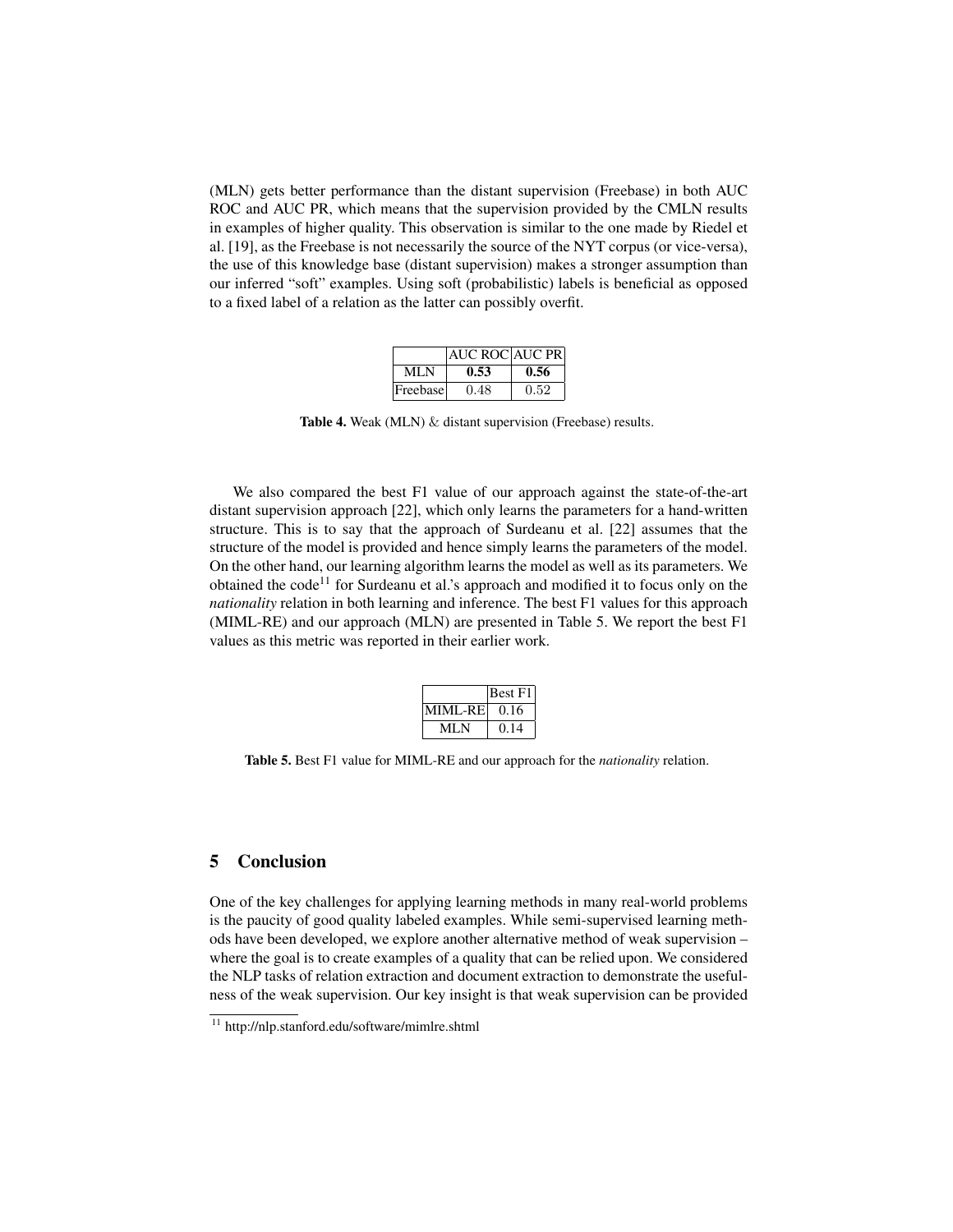by a "domain" expert instead of a "NLP" expert and thus the knowledge is independent of the underlying problem but is close to the average human thought process – for example, sports fans. We are exploiting domain knowledge that the authors of articles assume their readers already know and hence the authors do not state it. We used the weighted logic representation of Markov Logic networks to model the expert knowledge, infer the relations in the unannotated articles, and adapted functional gradient boosting for predicting the target relations. Our results demonstrate that our method significantly improves the performance thus reducing the need for gold standard examples.

Our proposed method is closely related to distant supervision methods. So it will be an interesting future direction to combine the distant and weak supervision examples for structure learning. Combining weak supervision with advice taking methods [24, 2, 11] is another interesting direction. This method can be seen as giving advice about the examples, but AI has a long history of using advice on the model, the search space and examples. Hence, combining them might lead to a strong knowledge based system where the knowledge can be provided by a domain expert and not a AI/NLP expert. We envision that we should be able to "infer" the world knowledge from knowledge bases such as Cyc or ConceptNet and employ them to generate the weak supervision examples. Finally, it is important to evaluate the proposed model in similar tasks.

## 6 Acknowledgements

Sriraam Natarajan, Tushar Khot, Jose Picado, Chris Re, and Jude Shavlik gratefully acknowledge support of the DARPA Machine Reading Program and DEFT Program under the Air Force Research Laboratory (AFRL) prime contract no. FA8750-09-C-0181 and FA8750-13-2-0039 respectively. Any opinions, findings, and conclusion or recommendations expressed in this material are those of the authors and do not necessarily reflect the view of the DARPA, AFRL, or the US government. Kristian Kersting was supported by the Fraunhofer ATTRACT fellowship STREAM and by the European Commission under contract number FP7-248258-First-MM.

### References

- 1. M. Craven and J. Kumlien. Constructing biological knowledge bases by extracting information from text sources. In *ISMB*, 1999.
- 2. S. Devlin, D. Kudenko, and M. Grzes. An empirical study of potential-based reward shaping and advice in complex, multi-agent systems. *Advances in Complex Systems*, 14(2):251–278, 2011.
- 3. T.G. Dietterich, A. Ashenfelter, and Y. Bulatov. Training conditional random fields via gradient tree boosting. In *ICML*, 2004.
- 4. P. Domingos and D. Lowd. *Markov Logic: An Interface Layer for AI*. Morgan & Claypool, San Rafael, CA, 2009.
- 5. R. Hoffmann, C. Zhang, X. Ling, L. Zettlemoyer, and D. S. Weld. Knowledge-based weak supervision for information extraction of overlapping relations. In *ACL*, 2011.
- 6. D. Jain. Knowledge engineering with Markov Logic Networks: A review. In *KR*, 2011.
- 7. R. Kate and R. Mooney. Probabilistic abduction using Markov Logic Networks. In *PAIR*, 2009.